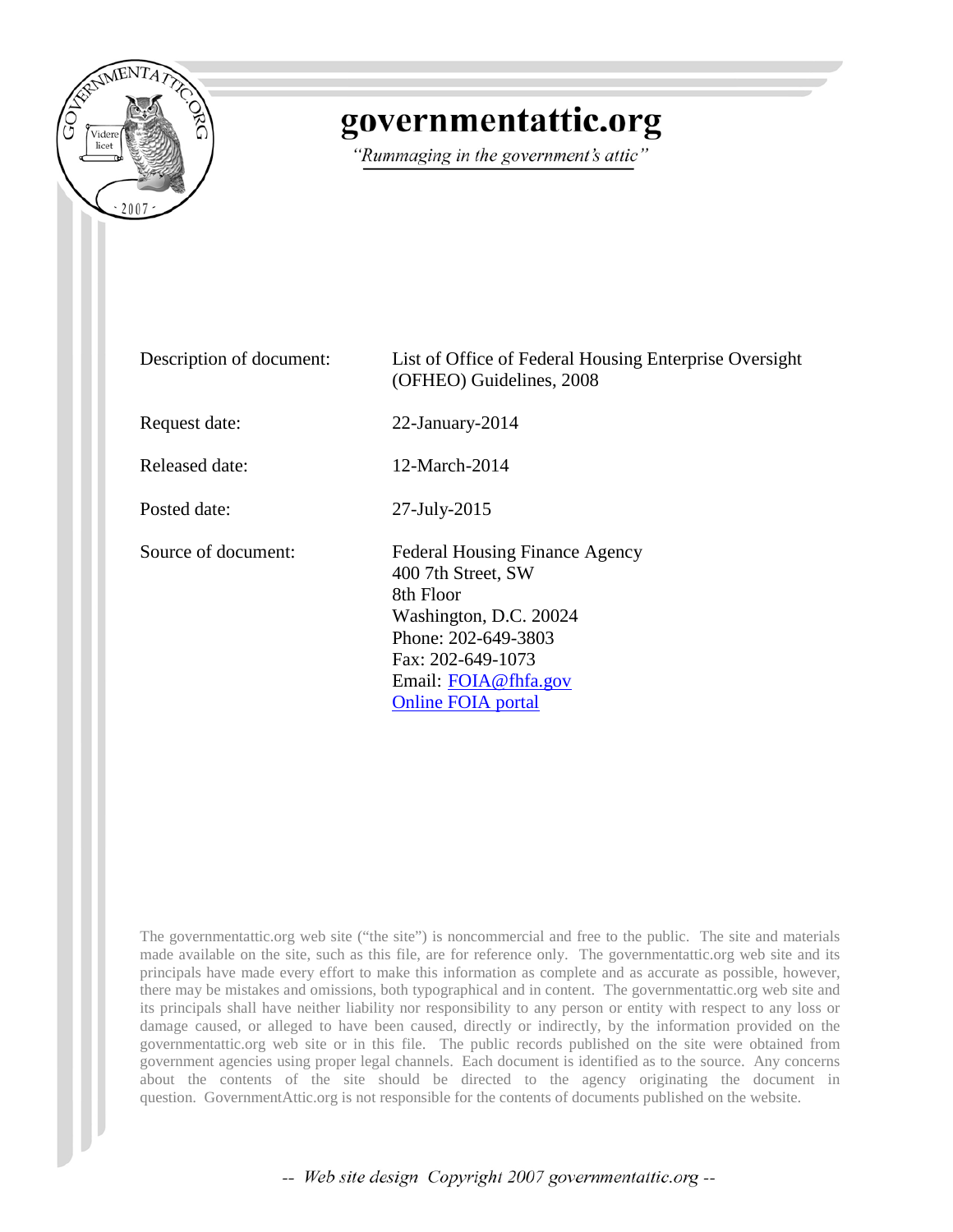From: "Easter, Stacy" Date: Mar 12, 2014 11:01:26 AM Subject: FHFA FOIA No.: 2014-FOIA-025

March 12, 2014

Re: 2014-FOIA-025

This letter is in response to your Freedom of Information Act (FOIA) request, dated January 22, 2014. Your request was received in the Federal Housing Finance Agency's (FHFA) FOIA office on January 23, 2014, and assigned FHFA FOIA request number 2014-FOIA-025. Your request was processed in accordance with the FOIA (5 U.S.C. 552) and FHFA's FOIA regulation (12 CFR Part 1202).

You requested the following:

"I request a copy of complete listing of OFHEO Guidelines. This is not just the partial reference list on this FHFA page; I would like the entire listing: http://www.fhfa.gov/Default.aspx?Page=108."

A search of FHFA files and records located one document responsive to your request. The FHFA has determined that the document is releasable in its entirety. The responsive material is attached.

This is the final decision on your FOIA request. If you wish to appeal any aspect of FHFA's decision on your request, you must forward within 30 days:

A copy of your initial request; A copy of this letter; and A statement of the circumstances, reasons, or arguments for seeking disclosure of the affected record(s).

The appeal must be sent either electronically through FHFA's public access link by clicking here https://publicaccesslink.fhfa.gov/palMain.aspx or by mailing to the "FOIA Appeals Officer" at the above address. The subject line, or the envelope and the letter of appeal, must be clearly marked "FOIA Appeal." Please note that all mail sent to the FHFA via the United States Postal Service is routed through a national irradiation facility, a process that may delay delivery by approximately two weeks. For any time-sensitive correspondence, please plan accordingly.

Your FOIA request is releasable to the public under subsequent FOIA requests. In responding to these requests, FHFA does not release personal information, such as home or email addresses and home or mobile telephone numbers which are protected from disclosure under FOIA Exemption 6 (5 U.S.C. 552(b)(6)). If you have any questions regarding the processing of your request, please contact us at [foia@fhfa.gov.](mailto:foia@fhfa.gov)

Sincerely, Stacy J. Easter Freedom of Information Act/Privacy Officer Federal Housing Finance Agency Office of General Counsel 400 7th Street, SW | Washington, DC 20024

Confidentiality Notice: The information contained in this e-mail and any attachments may be confidential or privileged under applicable law, or otherwise may be protected from disclosure to anyone other than the intended recipient(s). Any use, distribution, or copying of this e-mail, including any of its contents or attachments by any person other than the intended recipient, or for any purpose other than its intended use, is strictly prohibited. If you believe you have received this e-mail in error: permanently delete the e-mail and any attachments, and do not save, copy, disclose, or rely on any part of the information contained in this e-mail or its attachments.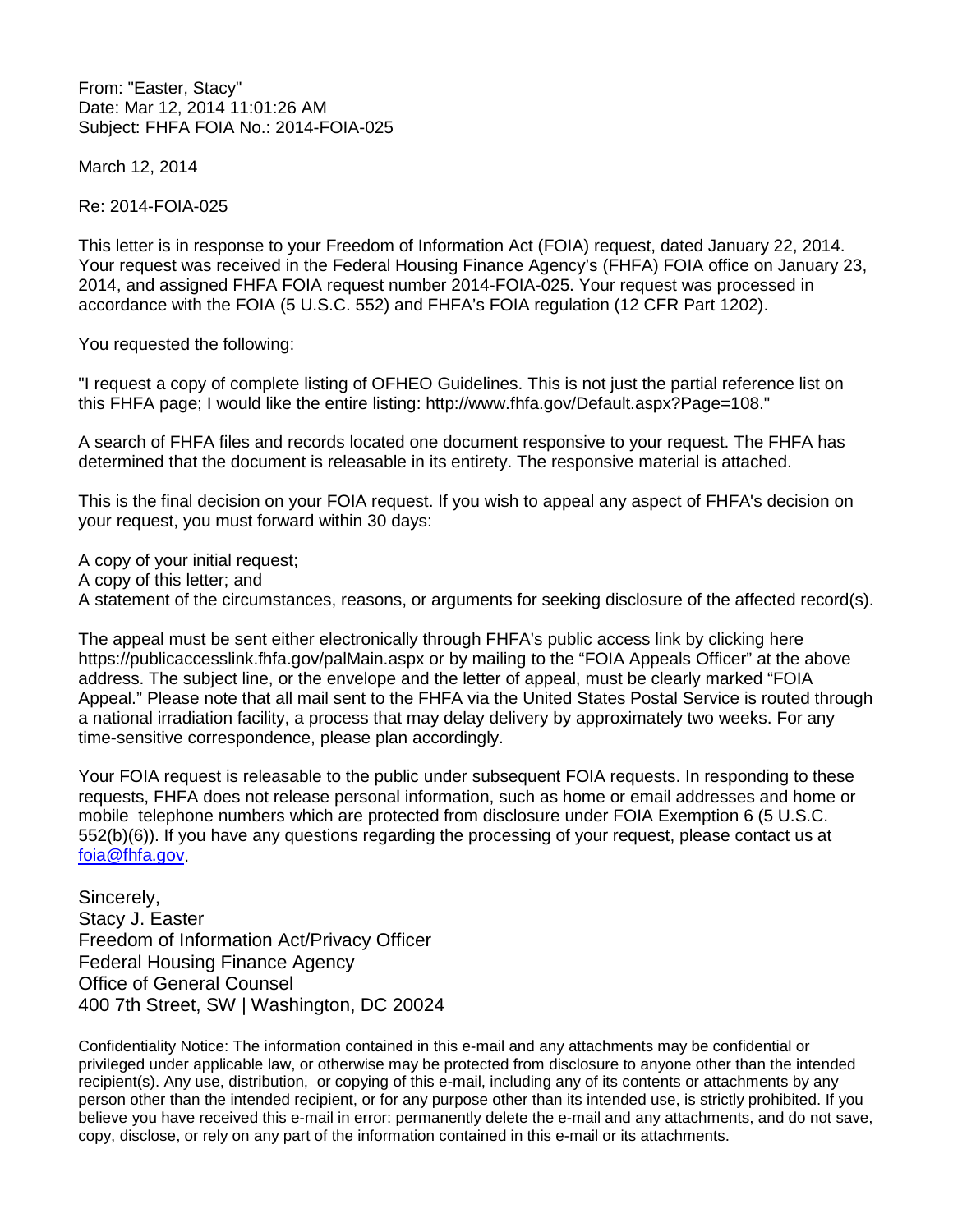| Number        | Title                                                                                    | Date                             |
|---------------|------------------------------------------------------------------------------------------|----------------------------------|
|               | <b>Information Management</b>                                                            |                                  |
|               |                                                                                          |                                  |
| #101          | OFHEO Guidelines Management Program                                                      | 12/11/98, Revision 1             |
| #102          | <b>OFHEO Records Management Manual</b>                                                   | 4/26/00                          |
|               | #102 - Incoming Correspondence and Documents -                                           | Superseded by #102,              |
|               | 11/1/95                                                                                  | 4/26/2000                        |
|               | #103 - Outgoing Correspondence and Documents                                             | Superseded by #102,<br>4/26/2000 |
|               | Requiring Approval by the Director of OFHEO or the<br>Deputy Director of OFHEO - 11/1/95 |                                  |
|               | [Reserved]                                                                               |                                  |
| #105          | Releasing Information                                                                    | 6/10/98                          |
|               | [Reserved]                                                                               |                                  |
| #107          | OFHEO Information Technology Security Program                                            | 10/4/04, Revision 2              |
| #108          | Obtaining and Documenting Prior Management                                               | 8/6/99                           |
|               | Approval to Publish and/or Present Research                                              |                                  |
| #109          | Management of Information: Policy and Procedures                                         | 4/21/00                          |
|               | for Release of Information in OFHEO                                                      |                                  |
|               | Publications                                                                             |                                  |
| #110          | Obtaining and Documenting Management Approval                                            | 10/24/02                         |
|               | Prior to External Publication of Official OFHEO                                          |                                  |
|               | Documents                                                                                |                                  |
| #111          | Password Management                                                                      | 11/19/04                         |
| #112          | Software License and Use                                                                 | 01/21/05                         |
| #113          | Minimum System Configuration Standards                                                   | 01/21/05                         |
| #114          | Incident Response and Breach Notification Policy                                         | 09/21/07, Revision 1             |
| #115          | Privacy Act Guideline                                                                    | 02/02/06                         |
| #116          | <b>Reserved</b>                                                                          |                                  |
| #117          | <b>Guidances Approval Process</b>                                                        | 01/17/07                         |
| #118          | Information Systems Rules of Behavior                                                    | 08/30/07                         |
| #119          | Protection of Sensitive Information as Required by                                       |                                  |
|               | OMB M-06-16                                                                              | 09/11/07                         |
| #120          | Records Maintenance Manual                                                               | <b>DRAFT</b>                     |
| <b>Number</b> | Title                                                                                    | Date                             |
|               | <b>Human Resources</b>                                                                   |                                  |
|               |                                                                                          |                                  |
| #201          | <b>Classification Standards</b>                                                          | $7/09/03$ , Revision 2           |
| #202          | Merit Staffing Plan                                                                      | 5/23/08, Revision 2              |
| #203          | Salary Administration                                                                    | 2/25/02, Revision 2              |
| #204          | Grievance Procedure                                                                      | 2/22/02, Revision 1              |
| #205          | <b>Affirmative Employment Program</b>                                                    | 7/31/98                          |
| #206          | New Employee Processing                                                                  | 10/10/97                         |
| #207          | <b>Unemployment Compensation</b>                                                         | 12/29/97                         |
| #208          | Career Transition Assistance Plan and Interagency                                        | 6/30/98                          |
|               | <b>Career Transition Assistance Plan</b>                                                 |                                  |
| #209          | <b>Employee Guide</b><br>(removed 12/7/06)                                               | 9/16/98, Revision 2              |
| #210          | Employee Exit Clearance Procedures                                                       | 4/25/03, Revision 1              |
| #211          | <b>Alternative Work Schedules</b>                                                        |                                  |
| #212          |                                                                                          | 5/24/99<br>4/01/04, Revision 4   |
|               | Performance Evaluation Management System<br>(PEMS) Administrative Guide                  |                                  |

## OFHEO Guidelines Management Program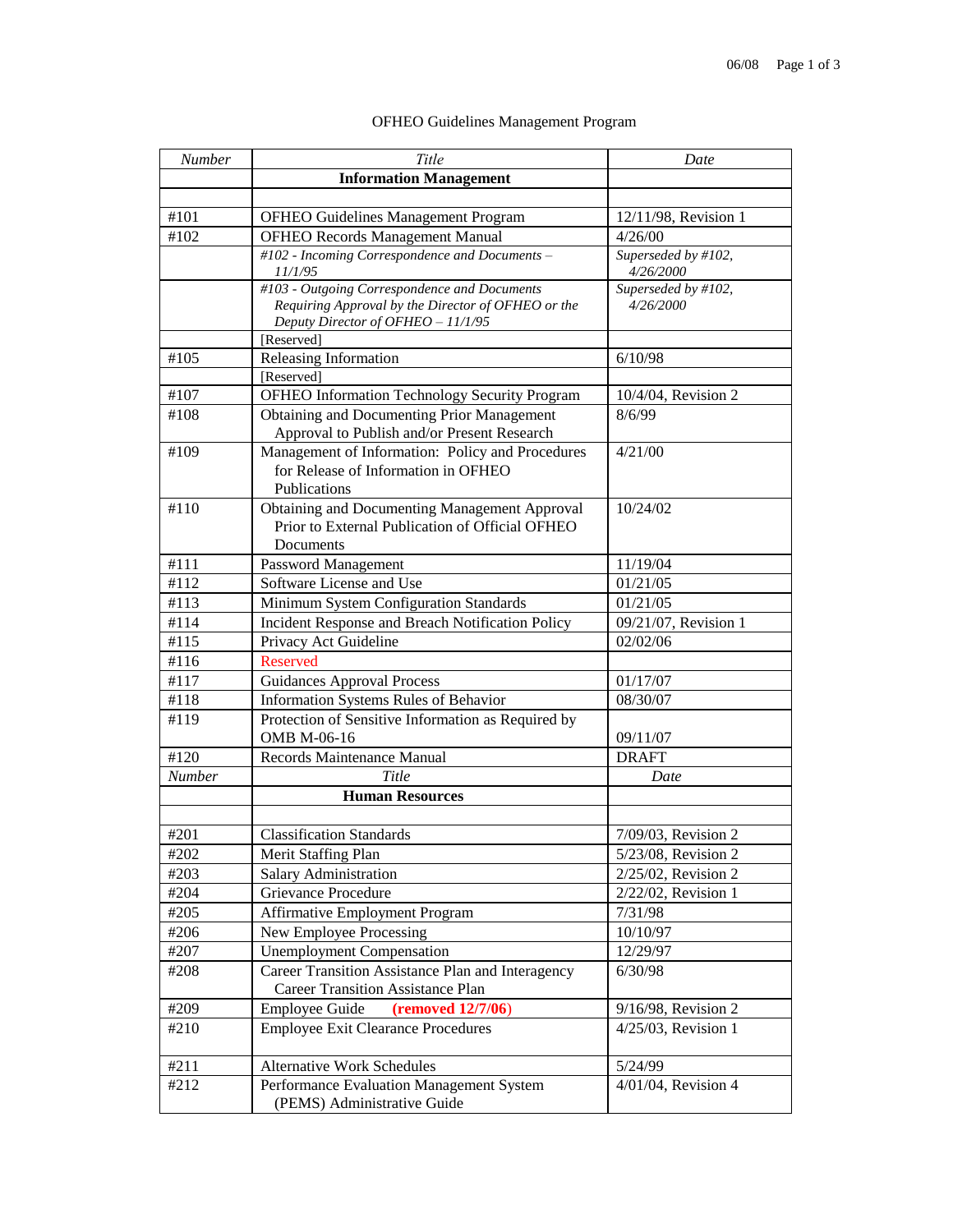| Number | Title                                            | Date                   |
|--------|--------------------------------------------------|------------------------|
| #213   | Attending Training Programs and Conferences      | 7/18/00                |
| #214   | Adjustment of Work Schedules for Religious       | 10/16/00               |
|        | Observances                                      |                        |
| #215   | <b>OFHEO Awards Guideline and Procedures</b>     | 01/28/08 Revision 2    |
| #216   | <b>Telecommuting Program</b>                     | 11/18/03 Revision 2    |
| #217   | <b>Classification Review (Removed 9/27/07)</b>   | 2/20/02                |
| #218   | Delegated Examining Unit Internal Operating Plan | 2/25/02                |
| #219   | <b>Qualification Standards</b>                   | 6/3/03                 |
| #220   | Federal Career Intern Program                    | 10/25/06 Revision 1    |
| #221   | Personnel Security Investigations Policy and     | 06/15/06 Revision 1    |
|        | Procedures                                       |                        |
| #222   | Leave Administrative Guide                       | Revision 1<br>02/07    |
| #223   | Delegated Examining Internal Accountability Plan | 09/08/04               |
| #224   | Delegated Examining Objection/Passover Guide     | 11/19/04               |
| #225   | Reduction In Force Administrative Guideline      | 06/23/08<br>Revision 1 |
| #226   | Professional License & Certification             |                        |
|        | Reimbursement Program                            | 03/06/08               |
| #227   | Professional Liability Insurance Reimbursement   |                        |
|        | Program                                          | 01/29/07               |
| #228   | <b>Executive Compensation Program</b>            | 01/22/08               |
| #229   | <b>Wellness Program</b>                          | 03/17/08               |
| #230   | (RESERVED - SUGGESTION PROGRAM)                  |                        |
| #231   | Human Capital Accountability System              | 06/23/08               |
| n/a    | KRONOS WebTA Employee Reference Guide            | 10/19/07               |
| n/a    | Strategic Recruitment and Outreach Plan          | 06/19/08               |
|        |                                                  |                        |
|        | <b>EEOC</b>                                      |                        |
| #301   | <b>Equal Employment Opportunity Policy</b>       | 7/16/99                |
| #302   | Equal Employment Opportunity Complaint           | 7/16/99                |
|        | <b>Resolution Procedures</b>                     |                        |
| #303   | <b>RESERVED</b> (Reasonable Accomodation)        |                        |
| n/a    | EEO Program Memo                                 | 7/16/99                |
|        |                                                  |                        |
|        |                                                  |                        |
|        |                                                  |                        |
|        |                                                  |                        |

| <b>Number</b> | Title                                | Date     |
|---------------|--------------------------------------|----------|
|               | <b>Facilities/Operations</b>         |          |
|               |                                      |          |
| #330          | <b>Space Utilization Policy</b>      | 11/19/03 |
| #331          | <b>Limited Personal Use Policy</b>   | 08/26/04 |
| #332          | <b>Property Management Guideline</b> | 07/05/07 |
|               |                                      |          |
|               |                                      |          |
|               |                                      |          |